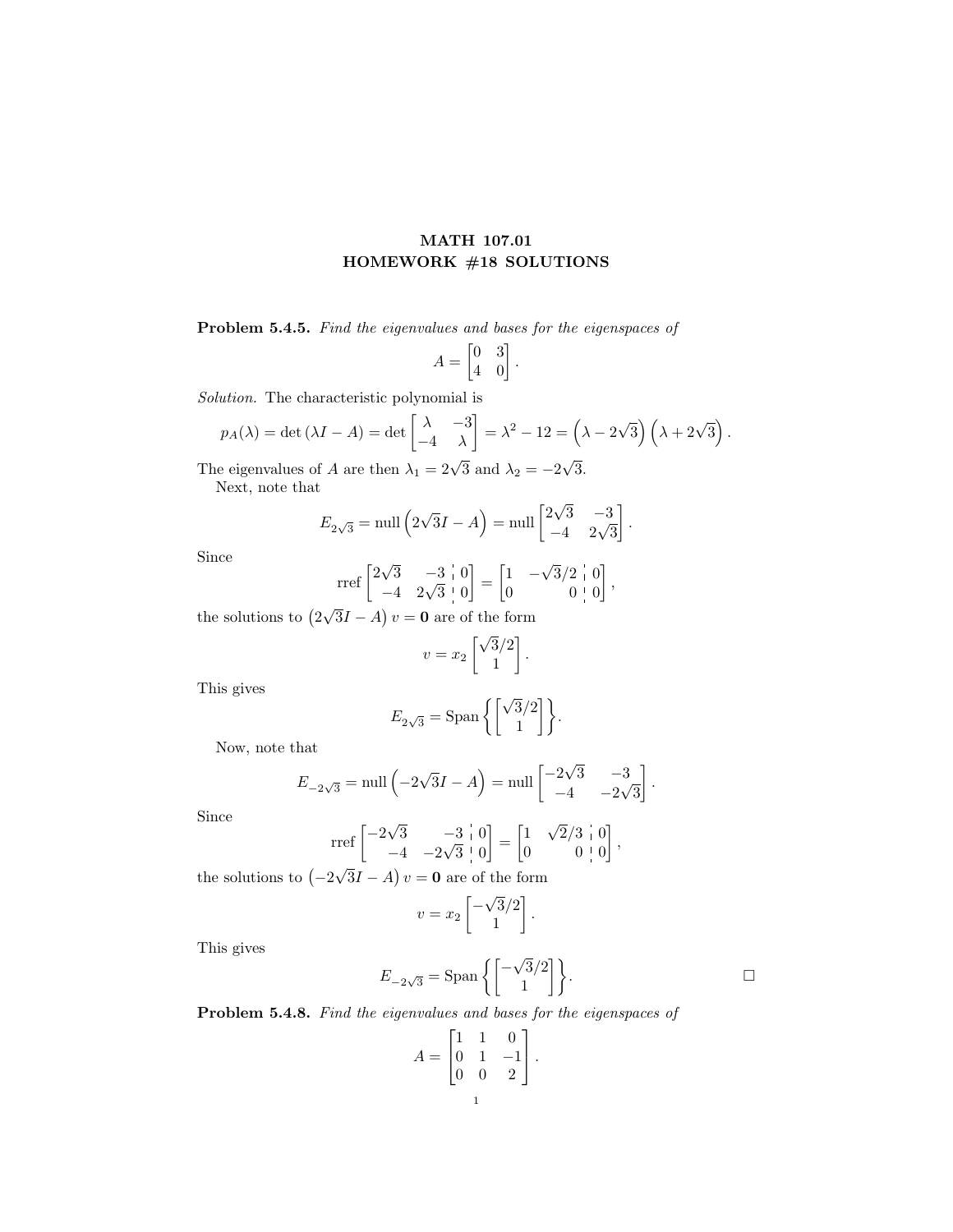Solution. The characteristic polynomial is

$$
p_A(\lambda) = \det (\lambda I - A) = \det \begin{bmatrix} \lambda - 1 & -1 & 0 \\ 0 & \lambda - 1 & 1 \\ 0 & 0 & \lambda - 2 \end{bmatrix} = (\lambda - 1)^2 (\lambda - 2).
$$

The eigenvalues of A are then  $\lambda_1 = 1$  and  $\lambda_2 = 2$ . Next, note that

$$
E_1 = \text{null} (I - A) = \text{null} \begin{bmatrix} 0 & -1 & 0 \\ 0 & 0 & 1 \\ 0 & 0 & -1 \end{bmatrix}.
$$

Since

$$
\text{rref}\begin{bmatrix} 0 & -1 & 0 & | & 0 \\ 0 & 0 & 1 & | & 0 \\ 0 & 0 & -1 & | & 0 \end{bmatrix} = \begin{bmatrix} 0 & 1 & 0 & | & 0 \\ 0 & 0 & 1 & 0 \\ 0 & 0 & 0 & | & 0 \end{bmatrix},
$$

the solutions to  $(I - A) v = 0$  are of the form

$$
v = x_1 \begin{bmatrix} 1 \\ 0 \\ 0 \end{bmatrix}.
$$

This gives

$$
E_1 = \text{Span}\left\{ \begin{bmatrix} 1 \\ 0 \\ 0 \end{bmatrix} \right\}.
$$

Now, note that

$$
E_2 = \text{null} (2I - A) = \text{null} \begin{bmatrix} 1 & -1 & 0 \\ 0 & 1 & 1 \\ 0 & 0 & 0 \end{bmatrix}.
$$

Since

$$
\text{rref}\begin{bmatrix} 1 & -1 & 0 & | & 0 \\ 0 & 1 & 1 & | & 0 \\ 0 & 0 & 0 & | & 0 \end{bmatrix} = \begin{bmatrix} 1 & 0 & 1 & 0 \\ 0 & 1 & 1 & 0 \\ 0 & 0 & 0 & 0 \end{bmatrix},
$$

the solutions to  $(2I - A)v = 0$  are of the form

$$
v = x_3 \begin{bmatrix} -1 \\ -1 \\ 1 \end{bmatrix}.
$$

This gives

$$
E_2 = \text{Span}\left\{ \begin{bmatrix} -1 \\ -1 \\ 1 \end{bmatrix} \right\}.
$$

Problem 5.4.9. Find the eigenvalues and bases for the eigenspaces of

$$
A = \begin{bmatrix} 4 & 0 & 0 \\ 1 & 4 & 0 \\ 0 & 1 & 4 \end{bmatrix}.
$$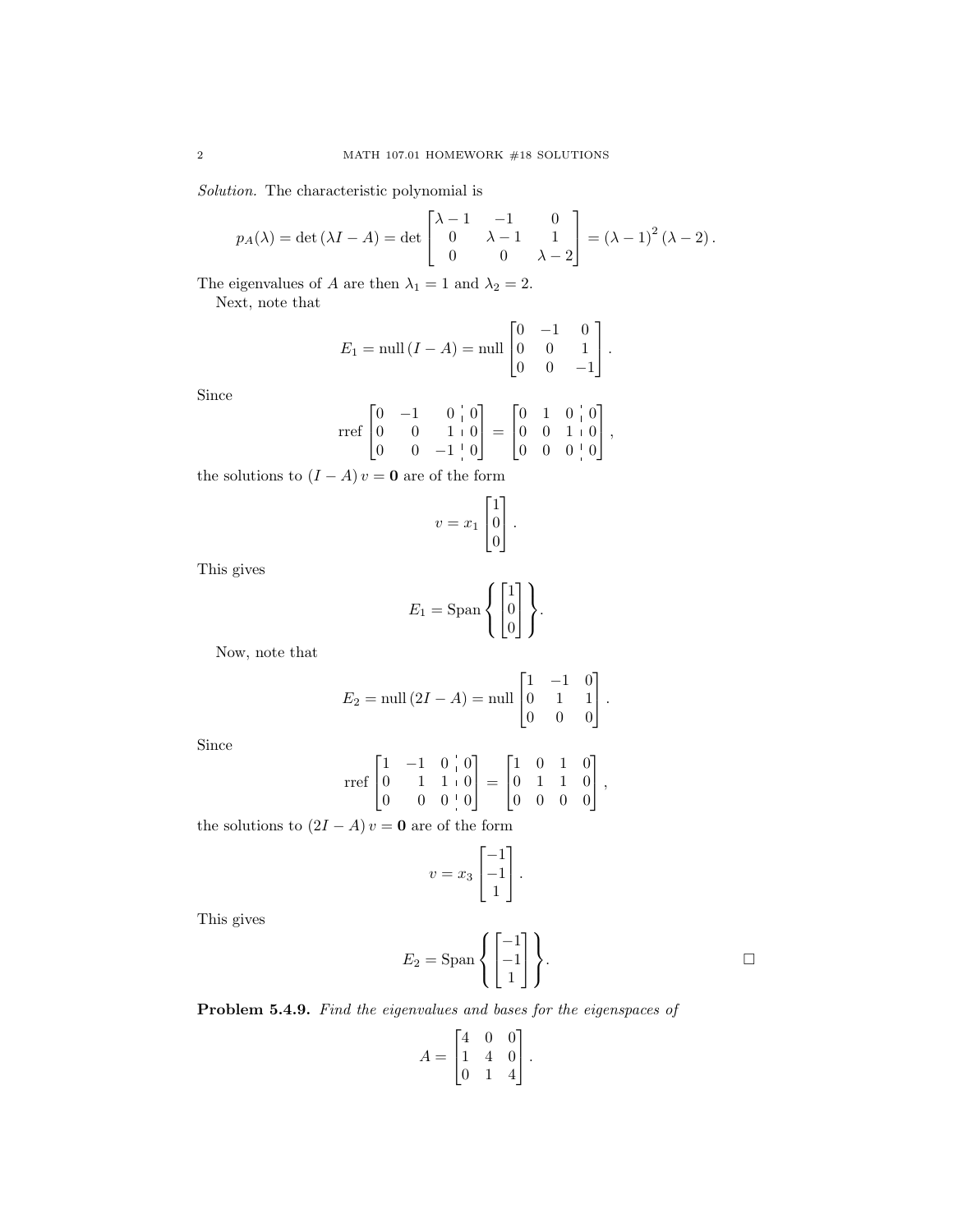Proof. The characteristic polynomial is

$$
p_A(\lambda) = \det (\lambda I - A) = \det \begin{bmatrix} \lambda - 4 & 0 & 0 \\ -1 & \lambda - 4 & 0 \\ 0 & -1 & \lambda - 4 \end{bmatrix} = (\lambda - 4)^3.
$$

The eigenvalues of A are then  $\lambda_1 = 4$ .

Next, note that

$$
E_4 = \text{null} (4I - A) = \text{null} \begin{bmatrix} 0 & 0 & 0 \\ -1 & 0 & 0 \\ 0 & -1 & 0 \end{bmatrix}.
$$

Since

$$
\text{rref}\begin{bmatrix} 0 & 0 & 0 & 0 \\ -1 & 0 & 0 & 0 \\ 0 & -1 & 0 & 0 \end{bmatrix} = \begin{bmatrix} 1 & 0 & 0 & 0 \\ 0 & 1 & 0 & 0 \\ 0 & 0 & 0 & 0 \end{bmatrix},
$$

the solutions to  $(4I - A)v = 0$  are of the form

$$
v = x_3 \begin{bmatrix} 0 \\ 0 \\ 1 \end{bmatrix}.
$$

This gives

$$
E_4 = \text{Span}\left\{ \begin{bmatrix} 0 \\ 0 \\ 1 \end{bmatrix} \right\}.
$$

Problem 5.4.16. Find the eigenvalues and bases for the eigenspaces of

$$
A = \begin{bmatrix} -4 & 5\\ -4 & 4 \end{bmatrix}
$$

.

Solution. The characteristic polynomial is

$$
p_A(\lambda) = \det (\lambda I - A) = \det \begin{bmatrix} \lambda + 4 & -5 \\ 4 & \lambda - 4 \end{bmatrix}
$$
  
=  $(\lambda + 4) (\lambda - 4) + 20 = \lambda^2 - 16 + 20 = \lambda^2 + 4$   
=  $(\lambda + 2i) (\lambda - 2i).$ 

The eigenvalues of A are then  $\lambda_1 = 2i$  and  $\lambda_2 = -2i$ .

Next, note that

$$
E_{2i} = \text{null}(2iI - A) = \text{null}\begin{bmatrix} 2i + 4 & -5 \\ 4 & 2i - 4 \end{bmatrix}.
$$

Since

$$
\text{rref}\begin{bmatrix} 2i+4 & -5 & 0 \\ 4 & 2i-4 & 0 \\ 0 & 0 & 0 \end{bmatrix} = \begin{bmatrix} 1 & -1+i/2 & 0 \\ 0 & 0 & 0 \end{bmatrix},
$$

the solutions to  $(2iI - A)v = 0$  are of the form

$$
v = x_2 \begin{bmatrix} 1 - i/2 \\ 1 \end{bmatrix}.
$$

This gives

$$
E_{2i} = \text{Span}\left\{ \begin{bmatrix} 1 - i/2 \\ 1 \end{bmatrix} \right\}.
$$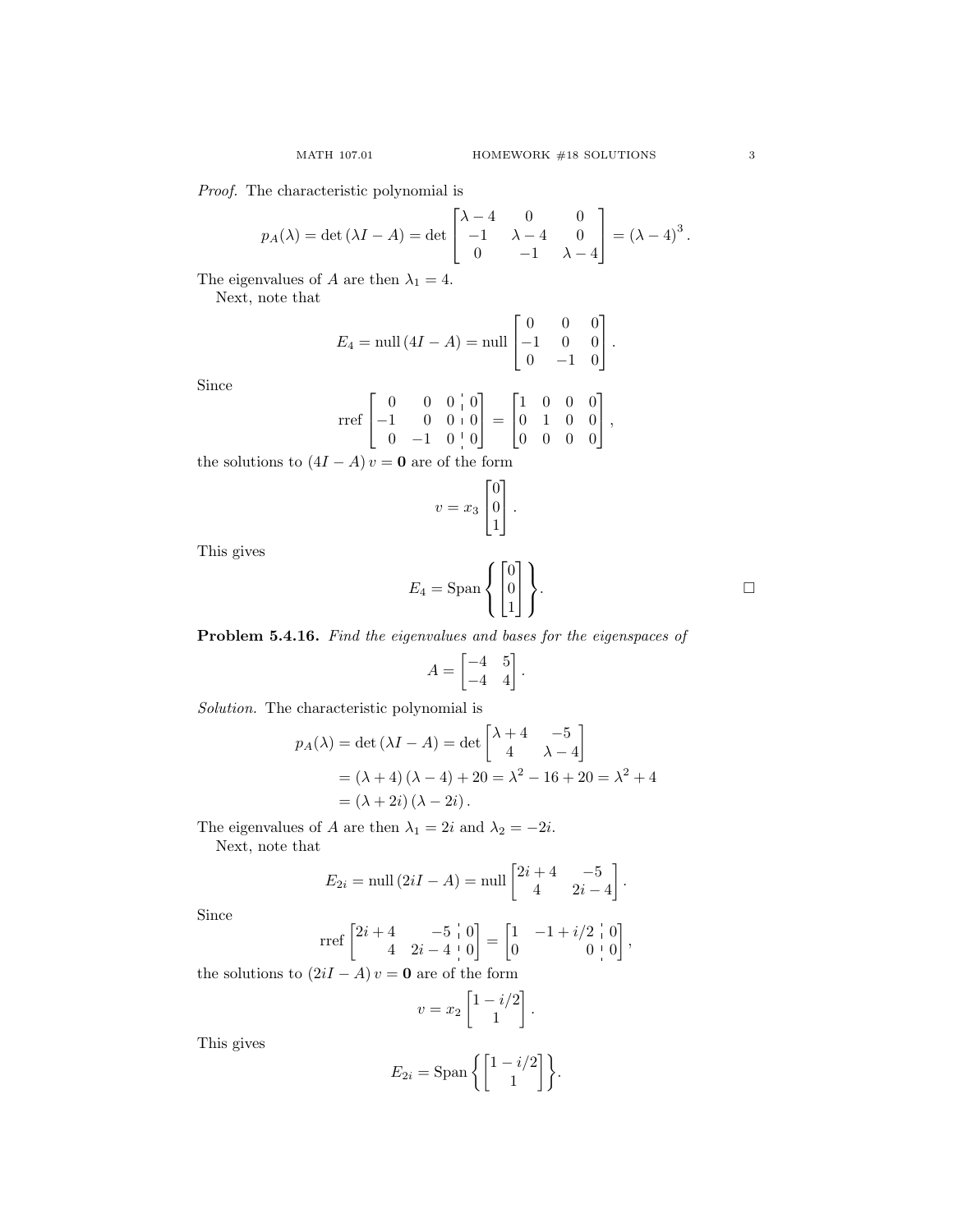Now, by Theorem 5.17,

$$
E_{-2i} = \text{Span}\left\{ \begin{bmatrix} 1+i/2 \\ 1 \end{bmatrix} \right\}.
$$

Problem 5.4.17. Find the eigenvalues and bases for the eigenspaces of

$$
A = \begin{bmatrix} 1 & 0 & 0 \\ 0 & 0 & 1 \\ 0 & -1 & 0 \end{bmatrix}.
$$

Solution. The characteristic polynomial is

$$
p_A(\lambda) = \det(\lambda I - A)
$$
  
= det  $\begin{bmatrix} \lambda - 1 & 0 & 0 \\ 0 & \lambda & -1 \\ 0 & 1 & \lambda \end{bmatrix}$   
=  $(\lambda - 1) \det \begin{bmatrix} \lambda & -1 \\ 1 & \lambda \end{bmatrix}$   
=  $(\lambda - 1) (\lambda^2 + 1)$   
=  $(\lambda - 1) (\lambda - i) (\lambda + i)$ .

The eigenvalues of A are then  $\lambda_1 = 1$ ,  $\lambda_2 = i$ , and  $\lambda_3 = -i$ . Next, note that

$$
E_1 = \text{null} (I - A) = \text{null} \begin{bmatrix} 0 & 0 & 0 \\ 0 & 1 & -1 \\ 0 & 1 & 1 \end{bmatrix}.
$$

Since

$$
\text{rref}\begin{bmatrix} 0 & 0 & 0 & 0 \\ 0 & 1 & -1 & 0 \\ 0 & 1 & 1 & 0 \end{bmatrix} = \begin{bmatrix} 0 & 1 & 0 & 0 \\ 0 & 0 & 1 & 0 \\ 0 & 0 & 0 & 0 \end{bmatrix},
$$

the solutions to  $(I - A)v = 0$  are of the form

$$
v = x_1 \begin{bmatrix} 1 \\ 0 \\ 0 \end{bmatrix}.
$$

This gives

$$
E_1 = \text{Span}\left\{ \begin{bmatrix} 1 \\ 0 \\ 0 \end{bmatrix} \right\}.
$$

Now, note that

$$
E_i = \text{null} (iI - A) = \text{null} \begin{bmatrix} i - 1 & 0 & 0 \\ 0 & i & -1 \\ 0 & 1 & i \end{bmatrix}.
$$

Since

$$
\text{rref}\begin{bmatrix} i-1 & 0 & 0 & 0 \\ 0 & i & -1 & 0 \\ 0 & 1 & i & 0 \end{bmatrix} = \begin{bmatrix} 1 & 0 & 0 & 0 \\ 0 & 1 & i & 0 \\ 0 & 0 & 0 & 0 \end{bmatrix},
$$